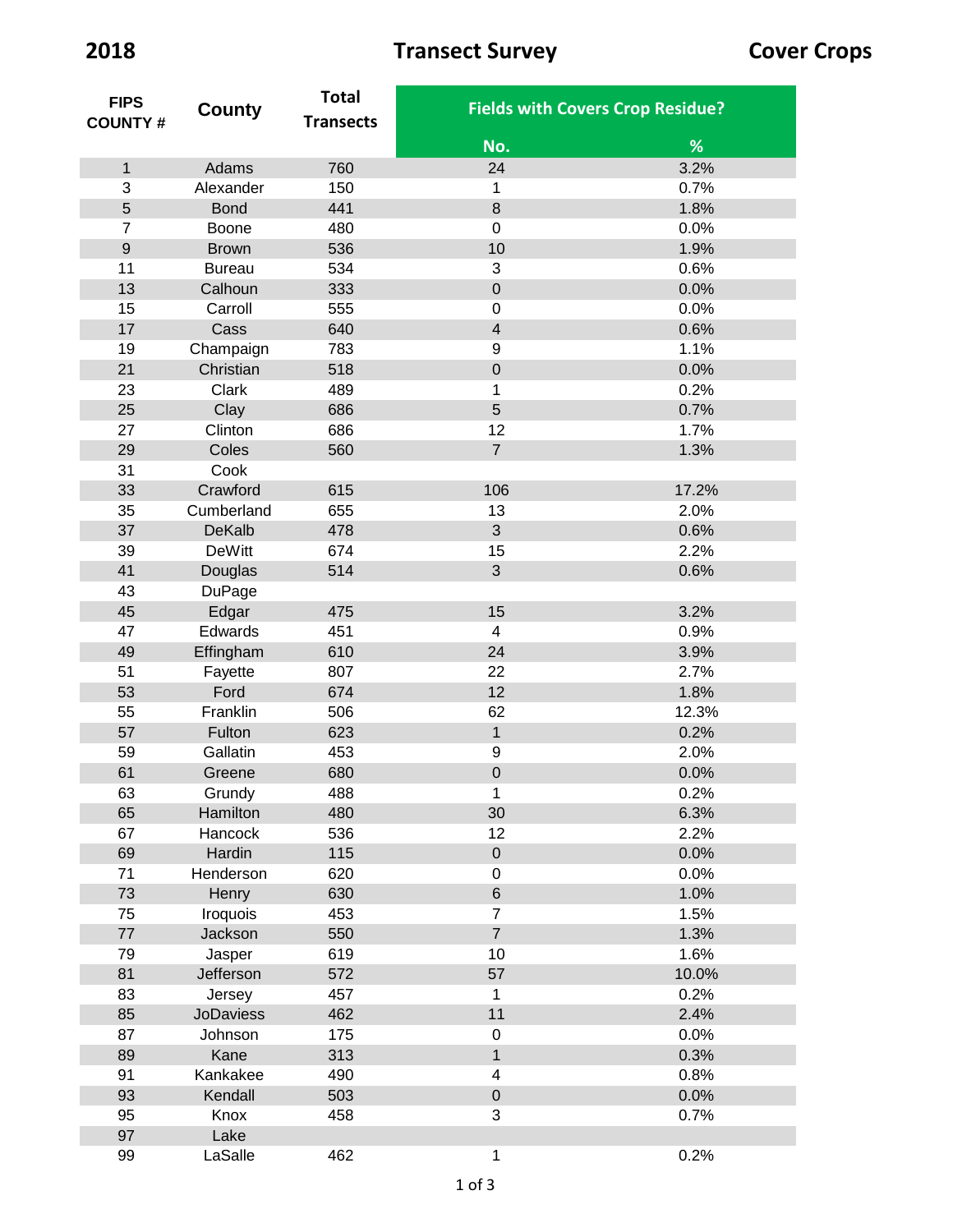| <b>FIPS</b>    | County       | <b>Total</b>     | <b>Fields with Covers Crop Residue?</b> |       |
|----------------|--------------|------------------|-----------------------------------------|-------|
| <b>COUNTY#</b> |              | <b>Transects</b> |                                         |       |
|                |              |                  | No.                                     | %     |
| 101            | Lawrence     | 589              | 84                                      | 14.3% |
| 103            | Lee          | 515              | 6                                       | 1.2%  |
| 105            | Livingston   | 618              | 5                                       | 0.8%  |
| 107            | Logan        | 573              | 4                                       | 0.7%  |
| 109            | McDonough    | 489              | $\overline{\mathbf{4}}$                 | 0.8%  |
| 111            | McHenry      | 409              | 6                                       | 1.5%  |
| 113            | McLean       | 707              | 5                                       | 0.7%  |
| 115            | Macon        | 567              | 9                                       | 1.6%  |
| 117            | Macoupin     | 769              | 18                                      | 2.3%  |
| 119            | Madison      | 403              | $\overline{2}$                          | 0.5%  |
| 121            | Marion       | 540              | 16                                      | 3.0%  |
| 123            | Marshall     | 559              | 28                                      | 5.0%  |
| 125            | Mason        | 651              | 3                                       | 0.5%  |
| 127            | Massac       | 344              | 15                                      | 4.4%  |
| 129            | Menard       | 479              | $\mathsf g$                             | 1.9%  |
| 131            | Mercer       | 443              | 6                                       | 1.4%  |
| 133            | Monroe       | 456              | 26                                      | 5.7%  |
| 135            | Montgomery   | 462              | 11                                      | 2.4%  |
| 137            | Morgan       | 788              | 24                                      | 3.0%  |
| 139            | Moultrie     | 526              | $\mathbf 0$                             | 0.0%  |
| 141            | Ogle         | 598              | 9                                       | 1.5%  |
| 143            | Peoria       | 559              | 6                                       | 1.1%  |
| 145            | Perry        | 506              | 14                                      | 2.8%  |
| 147            | Piatt        | 648              | $\mathbf 0$                             | 0.0%  |
| 149            | Pike         | 518              | $\overline{\mathbf{4}}$                 | 0.8%  |
| 151            | Pope         | 329              | $\mathbf 0$                             | 0.0%  |
| 153            | Pulaski      | 199              | 24                                      | 12.1% |
| 155            | Putnam       | 238              | 27                                      | 11.3% |
| 157            | Randolph     | 622              | $\mathbf 0$                             | 0.0%  |
| 159            | Richland     | 543              | 8                                       | 1.5%  |
| 161            | Rock Island  | 462              | 6                                       | 1.3%  |
| 163            | St Clair     | 299              | 16                                      | 5.4%  |
| 165            | Saline       | 445              | 10                                      | 2.2%  |
| 167            | Sangamon     | 503              | 3                                       | 0.6%  |
| 169            | Schuyler     | 785              | 15                                      | 1.9%  |
| 171            | Scott        | 459              | 6                                       | 1.3%  |
| 173            | Shelby       | 862              | $\mathbf{1}$                            | 0.1%  |
| 175            | <b>Stark</b> | 614              | 5                                       | 0.8%  |
| 177            | Stephenson   | 632              | $\overline{4}$                          | 0.6%  |
| 179            | Tazewell     | 493              | 13                                      | 2.6%  |
| 181            | Union        | 387              | 29                                      | 7.5%  |
| 183            | Vermilion    | 480              | 5                                       | 1.0%  |
| 185            | Wabash       | 516              | $\overline{2}$                          | 0.4%  |
| 187            | Warren       | 455              | 0                                       | 0.0%  |
| 189            | Washington   | 697              | 13                                      | 1.9%  |
| 191            | Wayne        | 479              | 11                                      | 2.3%  |
| 193            | White        | 493              | 14                                      | 2.8%  |
| 195            | Whiteside    | 510              | 23                                      | 4.5%  |
| 197            | Will         | 388              | $\mathbf{1}$                            | 0.3%  |
| 199            | Williamson   | 259              | 15                                      | 5.8%  |